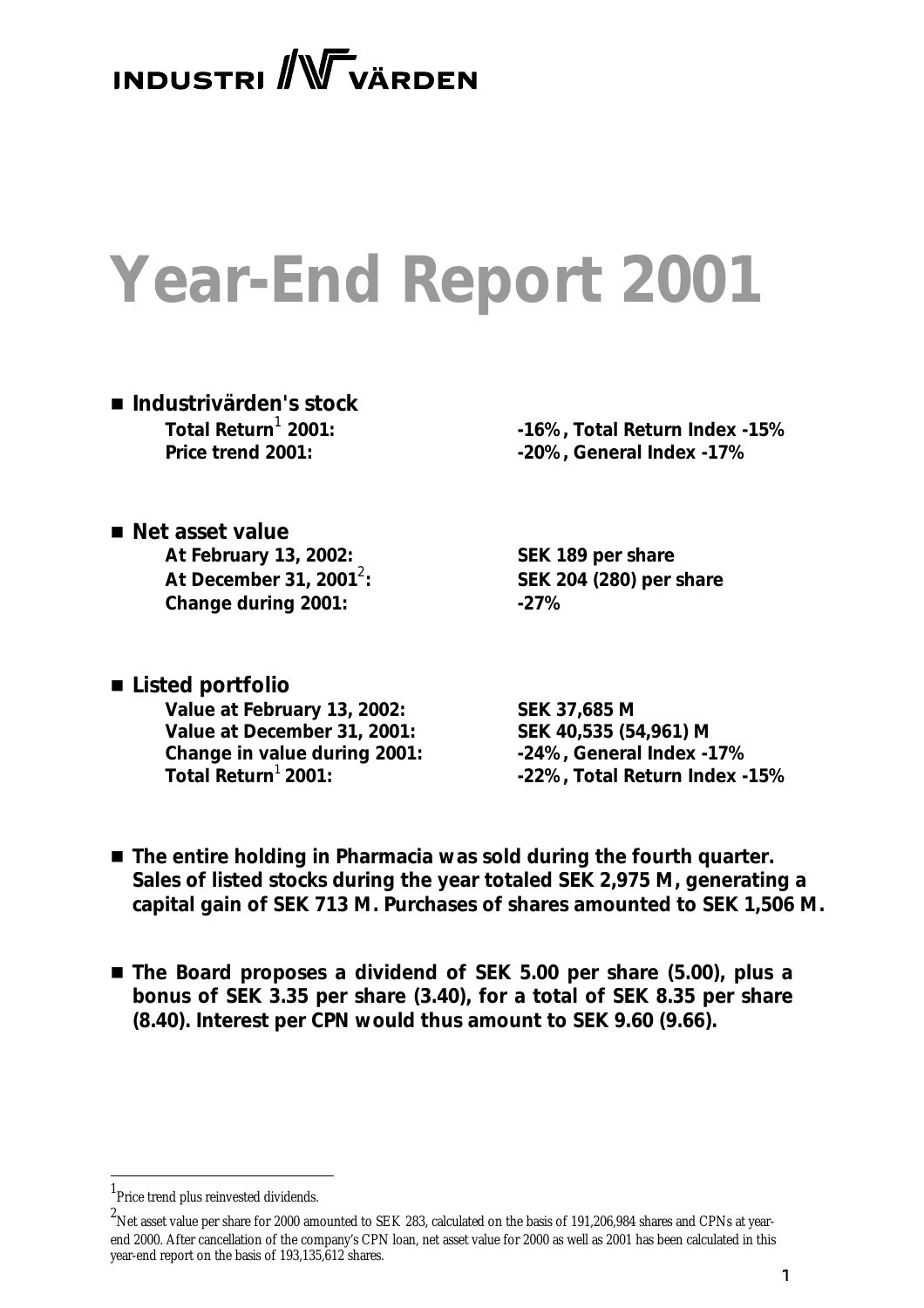### **ABOUT INDUSTRIVÄRDEN**

Industrivärden is one of the Nordic region's leading holding companies, with ownership in a concentrated selection of listed companies with good development potential. Industrivärden's business mission is to deliver a high total return based on a professional investment operation and active ownership. Investments are targeted primarily at large and medium-sized listed Nordic companies, although they can also be made in unlisted companies with good potential.

The goal is to generate favorable growth in net asset value over time. High growth in asset values enables Industrivärden to deliver a total return which, over time, is higher than the average for the Stockholm Stock Exchange.

#### **CEO's Comments**

An eventful and in many ways tumultuous year has come to an end. Since the time I took office as CEO of Industrivärden at the Annual General Meeting last May, the financial markets have been nervous and stock prices have fluctuated widely. Industrivärden has not been left unscathed by this situation, and during the past year the value development in our portfolio with large holdings in the telecom and financial services sectors - was unsatisfactory. On the other hand, holdings such as SCA and Lundbeck did well and thereby moderated the decline in our portfolio value. Our investments are made over a longer perspective than one year. Over both the last five- and ten-year periods the Industrivärden share has delivered an average total return that has outpaced the Stockholm Stock Exchange. It is my hope that in the future the Industrivärden share will be able to continue showing this very satisfactory level of returns.

During my tenure thus far at Industrivärden, I have been working together with my colleagues on defining Industrivärden's role in an increasingly global economy. We are part of a market in which almost unfathomable financial resources are gathered in the hands of various professional asset managers. In a world where most everyone is perpetually seeking to outperform the index, in my view there is a clear need for a player like Industrivärden. Our goal is to achieve high growth in net asset value viewed from a longer perspective through a combination of professional investment activity and long-term active ownership. A prerequisite for our continued favorable development, however, is that we continuously adapt our operations in order to further strengthen Industrivärden's position and ability.

The key to our success is a professional investment operation and active ownership, which requires a focused commitment and thus a concentrated portfolio. In view of this, we will work with a limited number of holdings. Moreover, our investments will essentially be targeted at large and medium-size listed companies. We aim to create conditions for an expanded investment operation and a sharper focus on value-enhancing changes within our holdings, within the framework of active ownership. This entails a stronger focus on company analysis. The Nordic countries serve as the backdrop for our investment strategy.

The focus I've outlined above is an adaptation of Industrivärden's way of working and investment philosophy to the changed market conditions. However, our work will continue to be distinguished by the factors that have been applied so successfully to date, namely, responsible, active ownership and a long-term investment perspective.

*Anders Nyrén*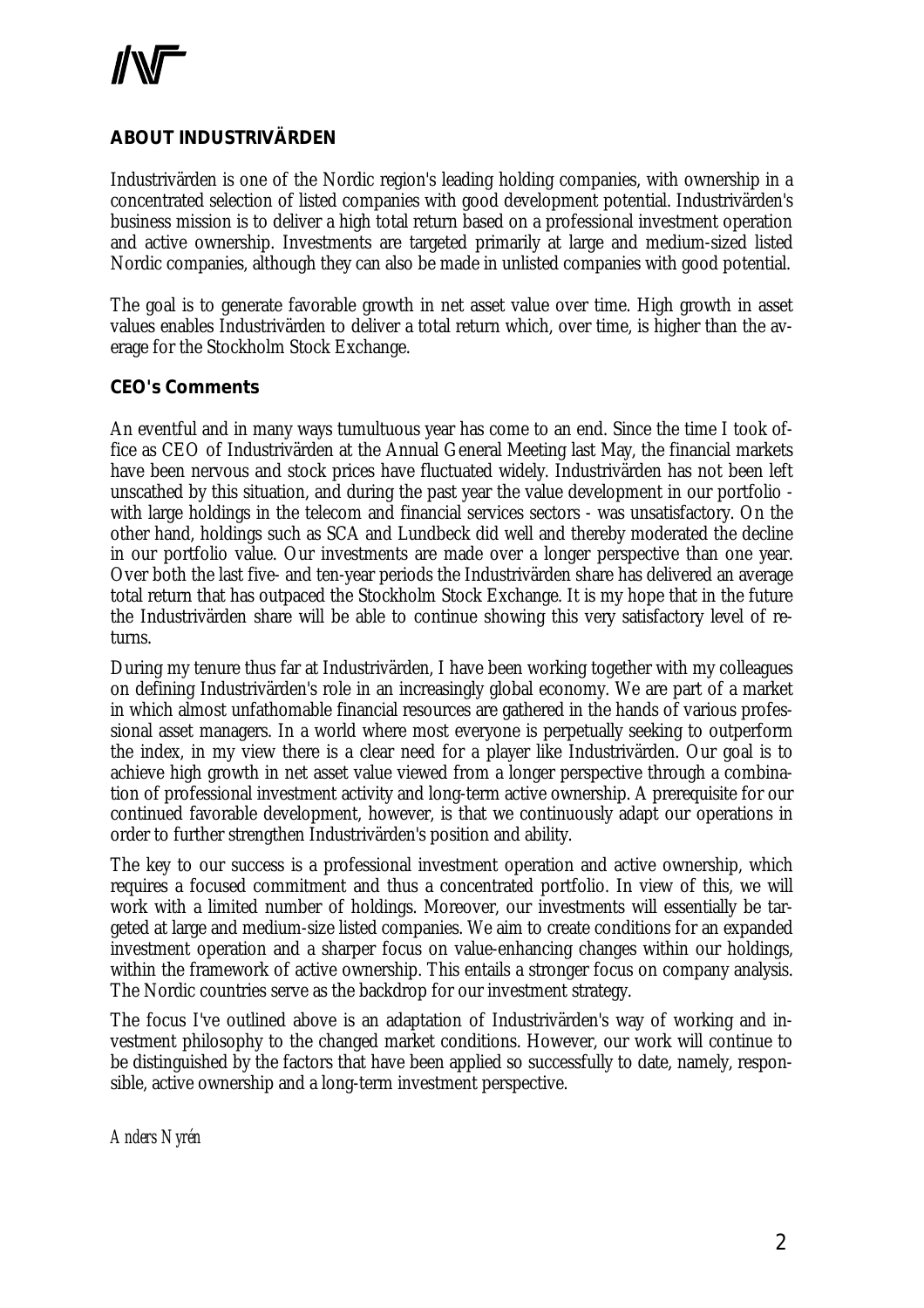#### **INDUSTRIVÄRDEN'S STOCK**

Industrivärden's stock fell by 20% in 2001, compared with a 17% decline for the General Index. The total return was -16%, compared with -15% for the Findata Total Return Index.

From the end of 1996 through December 31, 2001, average total return for the Industrivärden stock, was 20% per year, while the Total Return Index, was 13% per year.

Including tax based bonus dividend Industrivärden's average yearly dividend growth will be  $\tilde{21}$ % during the five-year period 1997 - 2001. The average dividend yield during this five-year period will be 4.0%, which is twice as high as the average for companies listed on the Stockholm Stock Exchange.



#### **NET ASSET VALUE**

l

Net asset value, which is a measure of Industrivärden's wealth, is defined as the actual market value of the stocks in the listed portfolio, the calculated value of the industrial and trading companies, and the book value of other unlisted holdings, less the net value of other assets and liabilities.

Industrivärden's net asset value<sup>3</sup> as per December 31, 2001, has been calculated at SEK 39.4 billion, corresponding to SEK 204 per share. At February 13, 2002, net asset value was calculated to be SEK 189 per share. Net asset value at December 31, 2000, was SEK 280<sup>2</sup> per share.

Net Asset Value per Share and CPN



<sup>3</sup> The total number of shares and CPNs was 191,417,355 on December 31, 2001. After cancellation of the CPN-loan and conversion to shares the total number of shares was 193,135,612 as per February 13, 2002. In accordance with the terms of the CPN-loan, CPN owners received 1.1 shares per CPN upon conversion from October 26, 2001, through January 31, 2002, after which time the right to convert to stock ceased. With effect from December 31, 2001, net asset value per share is calculated after conversion of the CPN-loan. The wholly owned industrial and trading companies have been assigned a calculated value using a P/E multiple of 13 (the same as at year-end 2000), based on the operations reported earnings for 2001.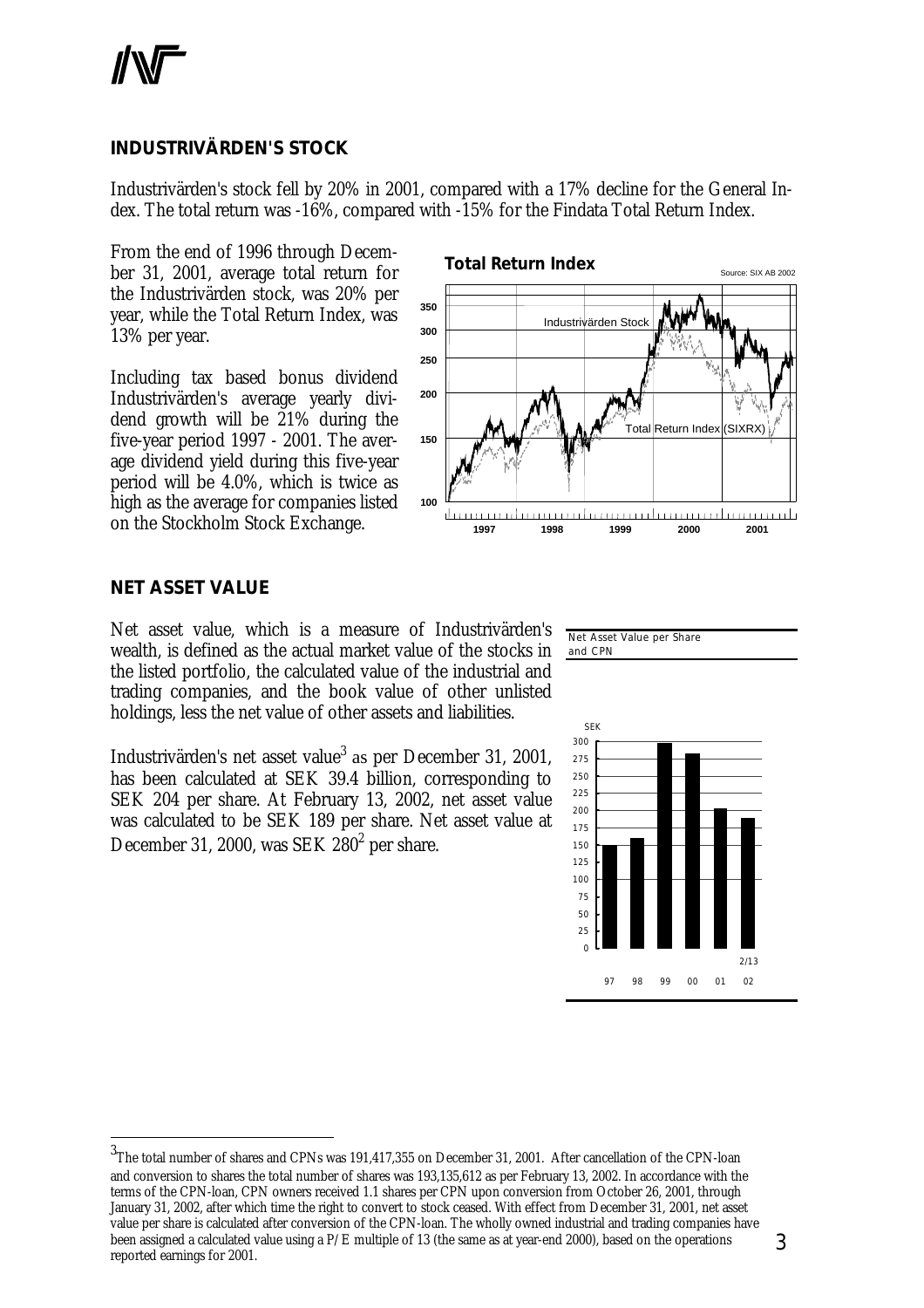#### **Composition of Net Asset Value**

A breakdown of the components making up net asset value as per December 31, 2001, and February 13, 2002, is presented in the table below.

|                                           | <b>SEK billion</b> |        |                                                         | SEK per share |
|-------------------------------------------|--------------------|--------|---------------------------------------------------------|---------------|
| Parent Company                            |                    |        | Feb. 13, 2002 Dec. 31, 2001 Feb. 13, 2002 Dec. 31, 2001 |               |
| Listed portfolio                          | 37.7               | 40.5   | 195                                                     | 210           |
| Unlisted holdings                         | 4.1                | 4.1    | 21                                                      | 21            |
| Stock portfolio                           | 41.8               | 44.6   | 216                                                     | 231           |
| Other assets and liabilities <sup>4</sup> | $-5.2$             | $-5.2$ | -27                                                     | $-27$         |
| Net asset value                           | 36.6               | 39.4   | 189                                                     | 204           |

#### **INDUSTRIVÄRDEN'S STOCK PORTFOLIO**

Industrivärden's equity assets consist of the listed portfolio, which accounted for 91% of the total portfolio value on December 31, 2001, and unlisted holdings, which together accounted for 9% of the total portfolio value.

#### *LISTED PORTFOLIO*

l

The listed portfolio had a market value of SEK 40,535 M on December 31, 2001 (SEK 54,961 M at the start of the year), and the surplus value was SEK 23,207 M (36,935 M at the start of the year). Adjusted for purchases and sales, the change in value since the start of the year was -24%, compared with -17% for the General Index. Sales from the listed portfolio generated a capital gain of SEK 713 M.

During the fourth quarter, purchases of listed stocks totaled SEK 186 M and sales totaled SEK 1,826 M. Major purchases consisted of 3,000,000 shares of Ericsson. Major sales consisted of 1,650,000 shares of Pharmacia (the entire holding), 2,000,000 Sandvik, 1,105,532 SCA, 738,020 Industrivärden CPNs (the entire holding), and 1,324,000 Skandia. The Ericsson purchase pertained to Class B shares and was made in connection with derivatives transactions. The sale of SCA pertained to the entire holding of Class B shares.

During 2001, purchases of listed stocks totaled SEK 1,506



M, and sales totaled SEK 2,975 M. Stocks were thus sold for a net amount of SEK 1,469 M. Major purchases consisted of 4,000,000 shares of Eniro, 2,639,000 Handelsbanken, 350,000 Pharmacia, 3,000,000 Ericsson, 1,324,000 Skandia, and 500,000 Nokia. Major sales consisted of 1,650,000 Pharmacia (the entire holding), 2,000,000 Sandvik, 2,983,100 Handelsbanken, 4,000,000 Skanska, 1,500,000 Eniro, 1,105,532 SCA, and 1,324,000 Skandia. In addition, Industrivärden sold its entire holdings of Industrivärden CPNs, Cell Network, Karo Bio and Song Networks. A specification of the result of sales of listed stocks is provided on page 10.

<sup>&</sup>lt;sup>4</sup> Pertains to all of the Parent Company's interest-bearing and noninterest-bearing assets and liabilities, with the exception of the book value of shares in listed companies, shares in subsidiaries, shares in other unlisted companies, and CPN-loans.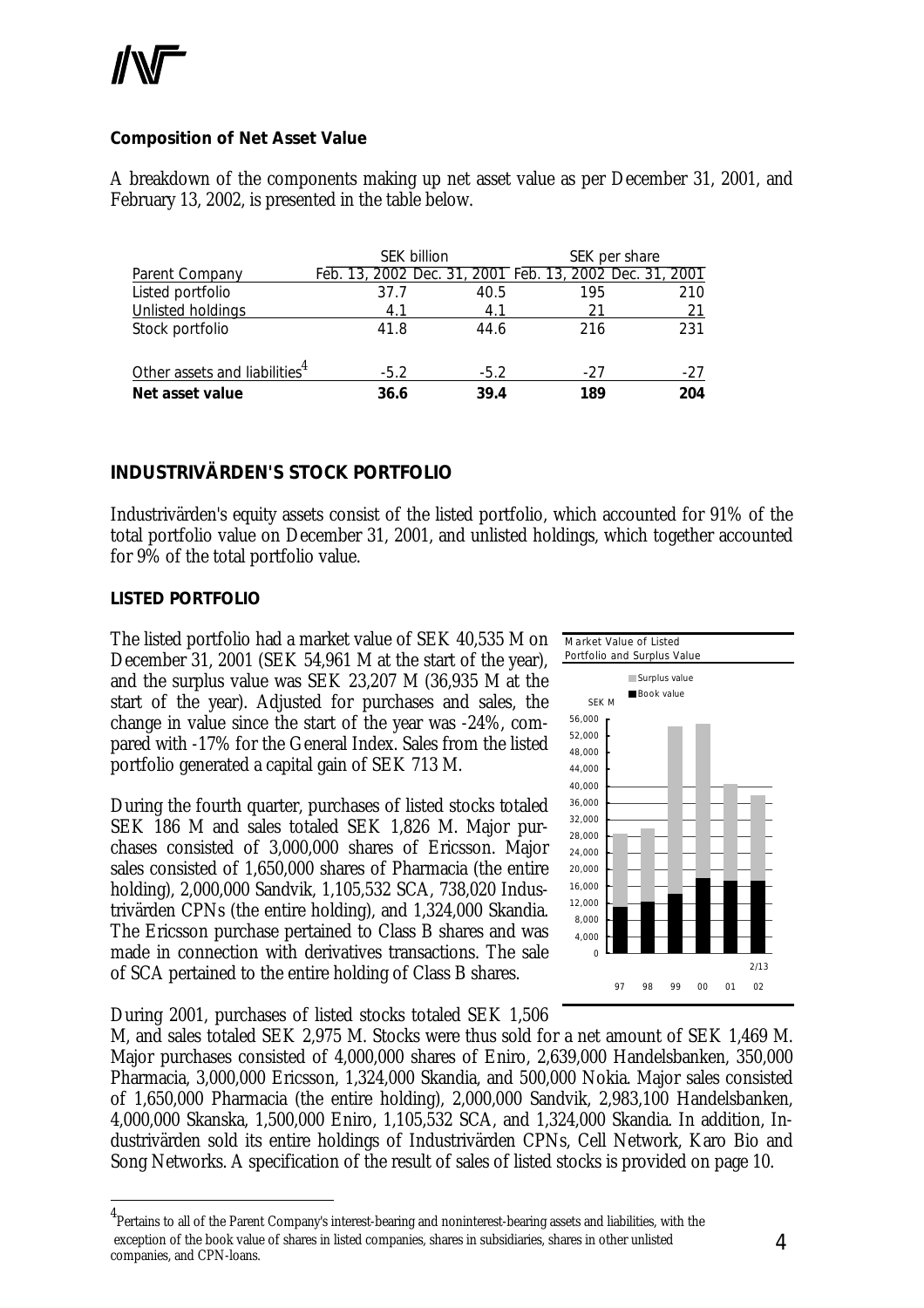| Stock                                                                                              | Number      | SEK M  | Market value<br>SEK/share | % of port-<br>folio value | % of capital<br>in company | % of votes<br>in company |
|----------------------------------------------------------------------------------------------------|-------------|--------|---------------------------|---------------------------|----------------------------|--------------------------|
| Ericsson                                                                                           | 189,000,000 | 11,052 | 57                        | 27                        | 2,3                        | 28,0                     |
| Handelsbanken                                                                                      | 48,655,900  | 7,493  | 38                        | 18                        | 6, 8                       | 7,4                      |
| SCA                                                                                                | 18,982,000  | 5,334  | 28                        | 13                        | 8,1                        | 29,3                     |
| Sandvik                                                                                            | 21,000,000  | 4,715  | 25                        | 12                        | $8,0$                      | 8,0                      |
| Skandia                                                                                            | 47,846,800  | 3,636  | 19                        | 9                         | 4,5                        | 4,5                      |
| Lundbeck A/S                                                                                       | 8,427,400   | 2,265  | 12                        | 6                         | 3,6                        | 3,6                      |
| Skanska                                                                                            | 28,302,756  | 1,939  | 10                        | 5                         | 6, 8                       | 30,9                     |
| Pfizer Inc.                                                                                        | 3,000,000   | 1,255  | 6                         | 3                         | 0, 0                       | 0, 0                     |
| SSAB                                                                                               | 12,065,600  | 1,237  | 6                         | 3                         | 12,0                       | 15,6                     |
| Scania                                                                                             | 3,000,000   | 571    | 3                         | $\mathbf{1}$              | 1,5                        | 1,8                      |
| Volvo                                                                                              | 1,800,000   | 309    | 2                         | 1                         | 0,4                        | 0,8                      |
| Eniro                                                                                              | 4,000,000   | 300    | $\overline{2}$            | $\mathbf{1}$              | 2,3                        | 2,3                      |
| Other ( <sek 300="" m)<="" td=""><td></td><td>429</td><td>2</td><td>1</td><td></td><td></td></sek> |             | 429    | 2                         | 1                         |                            |                          |
| Total                                                                                              |             | 40,535 | 210                       | 100                       |                            |                          |

#### **Portfolio of Listed Stocks as per December 31, 2001**

The listed portfolio above included the following stocks which were out on loan:

| Stock         | Number  | Stock   | Number    |
|---------------|---------|---------|-----------|
| Handelsbanken | 127.100 | Skandia | 3,700,000 |
| Sandvik       | 359.900 | Skanska | 285.000   |

#### **Price Trend for the Largest Shareholdings**

The price trend in 2001 for the largest shareholdings, which accounted for 85% of the portfolio's value on December 31, was as follows:

|               | Share of portfolio value |              | Average price change per year, % |
|---------------|--------------------------|--------------|----------------------------------|
| <b>Stock</b>  | as per December 31, %    | <u> 2001</u> | 1997 - 2001                      |
| Ericsson      |                          | $-47$        |                                  |
| Handelsbanken | 18                       | -5           | 19                               |
| <b>SCA</b>    | 13                       | 39           |                                  |
| Sandvik       | 12                       | -1           |                                  |
| Skandia       |                          | -50          | 32                               |
| Lundbeck A/S  |                          | 10           | 79<br>$-101$<br>('99-            |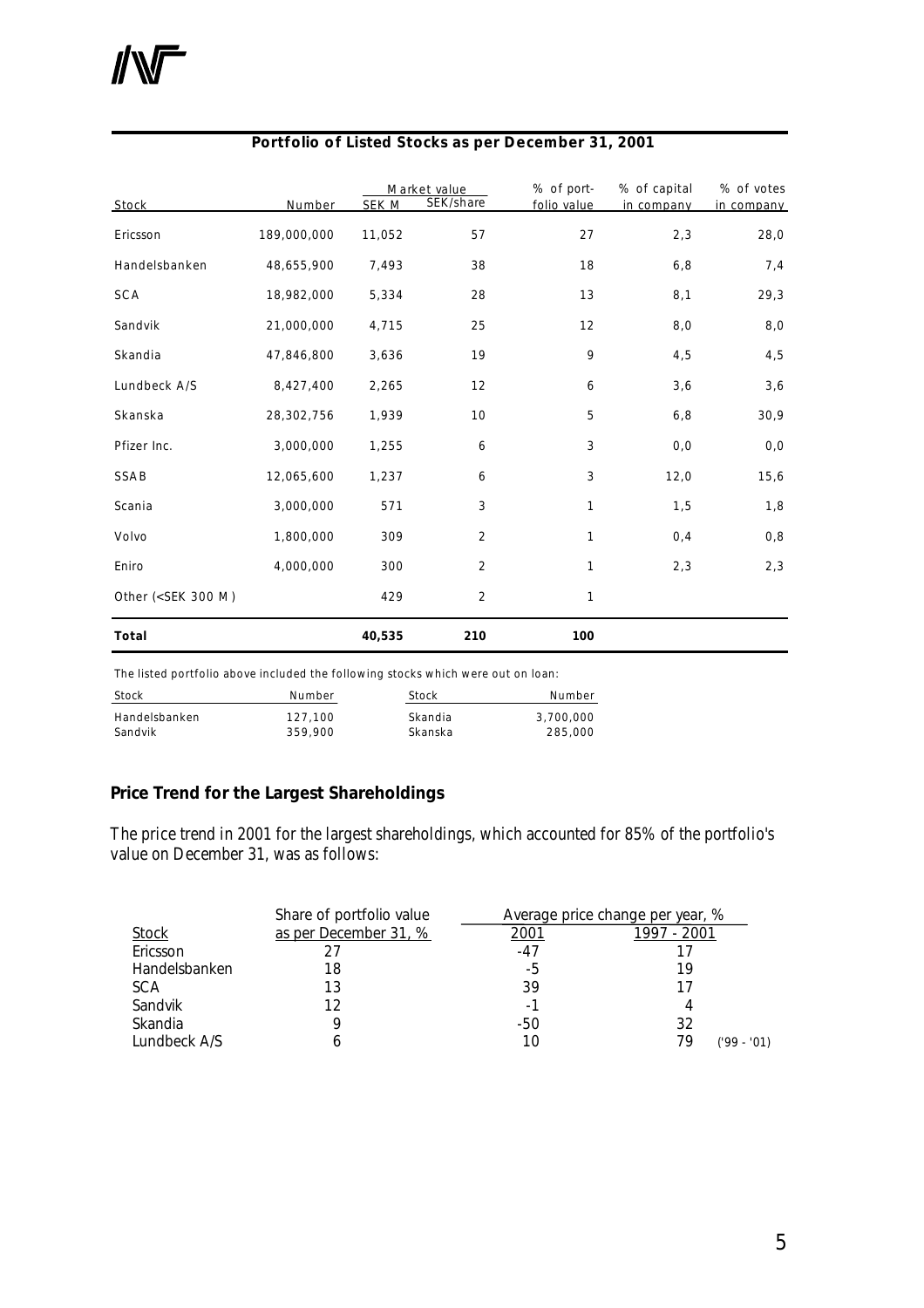Ericsson's stock performed below the General Index,<sup>5</sup> but on a par with other international telecom systems manufacturers. Overcapacity and mounting price pressure in the telecom industry, combined with continued high development costs for third-generation mobile systems, led to a heavy operating loss. A sweeping cost-cutting program is currently being carried out to reinstate profitability. This program is expected to have a significant earnings effect in 2002. In addition, the manufacture of mobile phones has been transferred to Sony Ericsson, a company jointly owned with Sony. During the year Ericsson strengthened its relative position among telecom companies as most of the competitors were hit even harder by the strained market situation.

*Handelsbanken's* stock performed better than the General Index, the bank & financial services index, and other Nordic commercial banks. Net interest income as well as revenues from currency and fixed-income trading developed well, mainly due to an increase in business volume. However, net commission income decreased as a result of falling share prices. In several surveys carried out during the year, Handelsbanken was named as the Swedish bank with the best customer service.

*SCA* benefited from continued high demand for hygiene products and packaging. All three business areas reported improved operating income. Several acquisitions were made in 2001 in areas with high value added, such as hygiene and packaging products. SCA's stock outperformed the forestry index as well as the General Index.

*Sandvik* was favorably affected by higher volumes and good capacity utilization. Operating income improved compared with the year earlier. Sandvik's stock outperformed the industrial index as well as the General Index.

*Skandia* was affected by the weak trend in the world's stock markets, which has had a negative effect on equities-based savings and the value of managed assets. Sales decreased in the U.S. and the UK, but were unchanged in other markets. Skandia's stock performed below the General Index.

*Lundbeck A/S* outperformed the General Index. During the most recent reporting period, covering the first three quarters of 2001, Lundbeck's pharmaceutical products showed good growth. Celexa and Cipramil did well in the U.S. and the rest of the world, respectively. In December, the new antidepressive drug Cipralex received its first country approval in Sweden.

#### **Trend for the Listed Portfolio Through February 13, 2002**

The market value of the listed portfolio on February 13, 2002, was SEK 37,685 M, and the surplus value was SEK 20,419 M. Adjusted for purchases and sales, the portfolio's value decreased by 7% compared with the start of the year. The General Index decreased by 6% during the same period.

 $^5$ All index comparisons pertain to Affärsvärlden's sector breakdown.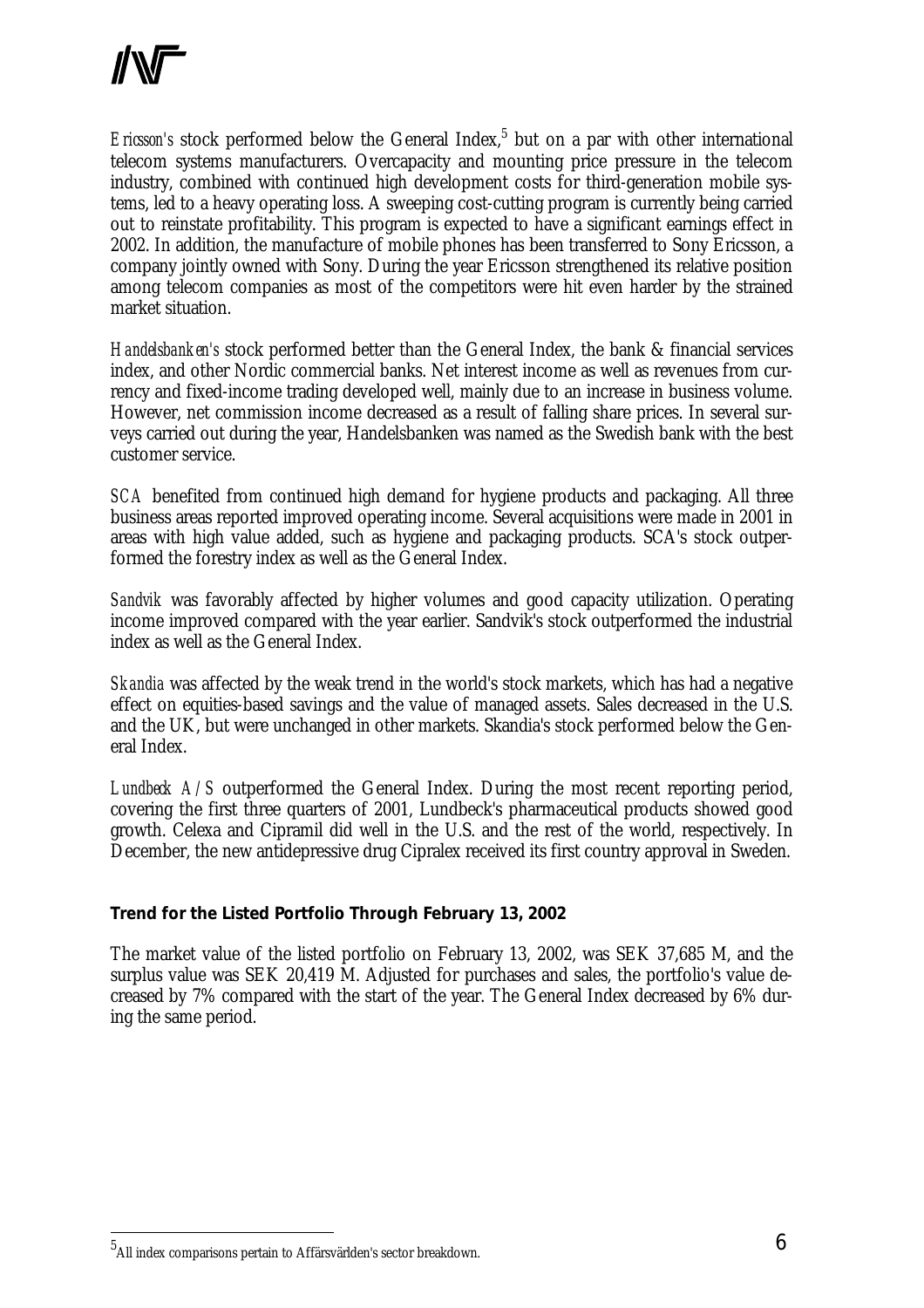

#### *UNLISTED HOLDINGS*

#### **Industrial and Trading Companies**

Net sales of the operating subsidiaries totaled SEK 5,980 M (4,538). *Indutrade*, one of the leading industrial trading companies in the Nordic region, acquired Fagerberg, EIE Maskin and the Finnish company Tecalemit at the start of 2001. Net sales increased to SEK 3,109 M (1,919), or by 8% for comparable units. *Besam,* with a world-leading position in automatic door systems, grew its net sales to SEK 2,108 M (1,977), or by 7% compared with 2000. *Isaberg Rapid*, which manufactures and markets stapling tools, increased its net sales to SEK 763 M (642), or by 2% for comparable units. In July the French stapling tool company Rocafix was acquired, with annual sales of approximately SEK 200 M.

Earnings after financial items for the subsidiaries amounted to SEK 405 M (421 $^6$ ). Indutrade's earnings totaled SEK 176 M (150 $^6$ ), and Besam's totaled SEK 201 M (212 $^6$ ). Isaberg Rapid reported an earnings decline, to SEK 28 M (59 $^6$ ), mainly due to a drop in deliveries of photocopier staplers.

#### **Other**

Among other unlisted holdings can be mentioned the venture capital company *Ericsson Venture Partners* (25% stake), which made three investments during the year in companies focused on mobile Internet solutions. As per December 31, 2001, approximately 10% of Industrivärden's fund capital of USD 75 M had been utilized.

#### **GROUP**

l

# *NET SALES AND EARNINGS*<sup>7</sup>

Consolidated net sales amounted to SEK 5,981 M (4,540), which for comparable units represents an increase of 5% compared with the preceding year.

Operating earnings amounted to SEK 1,919 M (1,623), of which SEK 1,549 M (1,219) pertained to earnings from portfolio management, SEK 485 M (499) to the earnings of operating companies, and SEK -115 M (-95) to management costs.

Net financial items amounted to SEK -409 M (-259). Earnings after financial items totaled SEK 1,510 M (1,364).

#### *FINANCING AND EQUITY RATIO*

A EUR 500 M Euro Commercial Paper Program was subscribed during the year. The program received an A-1 rating from Standard&Poor's.

Net debt increased by SEK 73 M to SEK 5,736 M. The visible equity ratio was 62% (65% at the start of the year), while the adjusted equity ratio, which includes surplus values of listed stocks, was 82% (87).

 $6$ Comparable earnings for the preceding year are shown exclusive of the repayment of surplus funds from Alecta (formerly SPP), totaling SEK 37 M, of which SEK 26 M for Indutrade, SEK 5 M for Besam, and SEK 6 M for Isaberg Rapid.

 $^7$ Industrivärden has ownership stakes in Ericsson, SCA, Skanska, and other companies which amount to at least 20% of the number of votes after full dilution (i.e., associated companies). The consolidated income statement and balance sheet presented in this report have been prepared in accordance with the acquisition value method. Once complete information from all associated companies is available – however, not later than two months after the end of the reporting period – a complementary income statement and balance sheet, prepared in accordance with the equity method, will be available upon request from Industrivärden or can be obtained from the Company's website.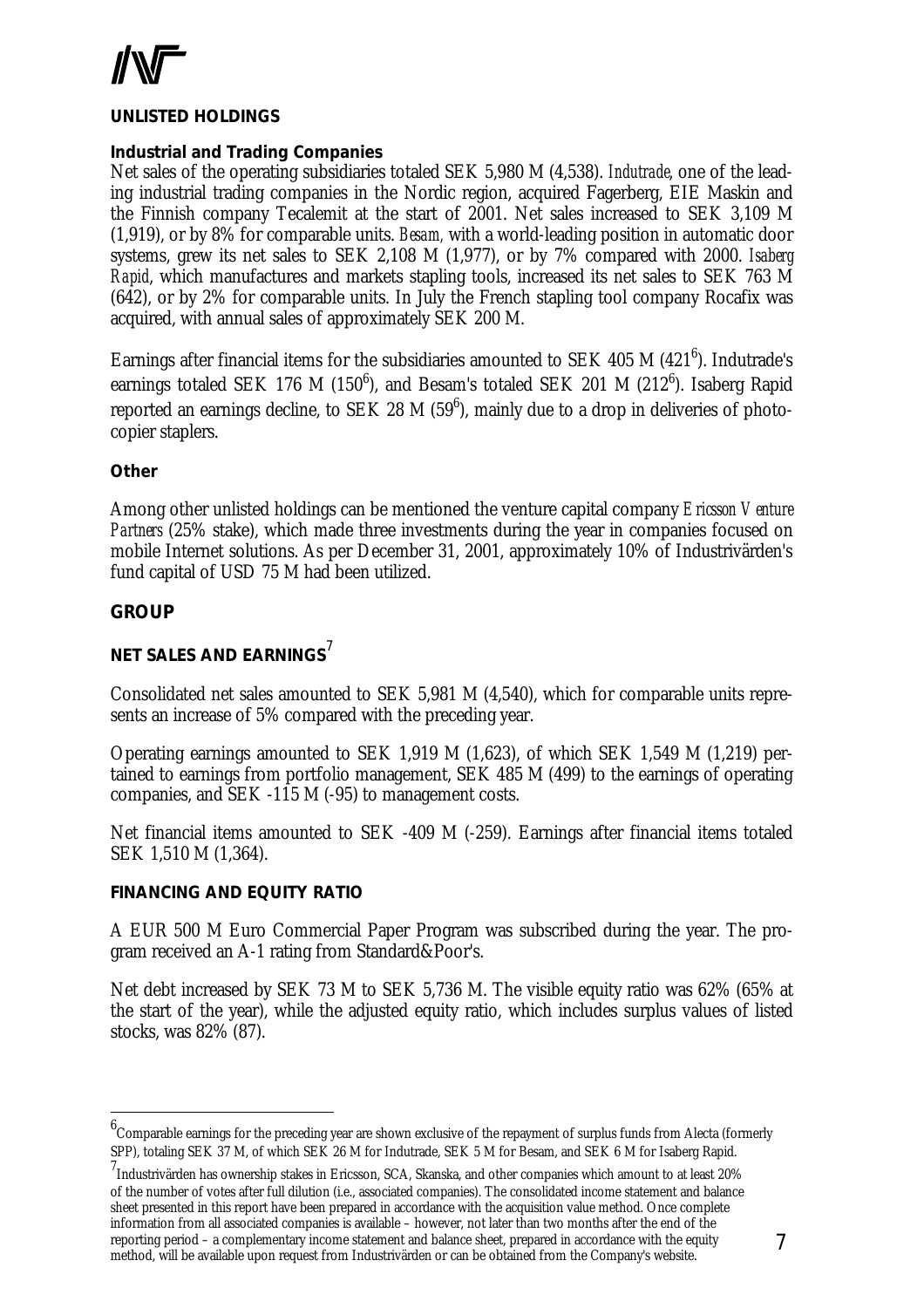

#### **PARENT COMPANY**

Earnings after financial items for the Parent Company amounted to SEK 1,190 M (881), including SEK 918 M (839) in dividend income and SEK 720 M (366) in capital gains from sales of stocks. The Parent Company's earnings also include SEK -115 M (-95) in management costs, SEK -5 M (14) in other operating income and expenses, and SEK -328 M (-243) in net financial items.

#### **CANCELLATION OF INDUSTRIVÄRDEN'S CPN LOAN**

An Extraordinary General Meeting on October 25, 2001, resolved to cancel the Company's CPN loan 1988/2028 in accordance with the Board's proposal. According to the terms of the loan, one CPN carried entitlement to one and one-tenths (1.1) shares upon conversion after October 25. Through January 31, 2002, after which the right to convert ceased, a total of 19,416,012 CPNs, or 99,9% of all outstanding CPNs, had been converted to a total of 21,356,772 shares. The total number of shares thereafter amounts to 193,135,612.

#### **PROPOSED DIVIDEND**

The Board proposes a dividend of SEK 5.00 per share (5.00), plus a bonus of SEK 3.35 per share (3.40), for a total of SEK 8.35 per share (8.40). Interest per CPN would thus amount to SEK 9.60 (9.66). The proposal entails that no tax will be paid by the Parent Company. A total of SEK 1,459 M will be paid out for the dividend and SEK 161 M for CPN interest.

#### **ANNUAL GENERAL MEETING**

The Annual General Meeing will be held on Wednesday, April 17, 2002, at 2 p.m., at the Grand Hotel, Vinterträdgården, in Stockholm.

Industrivärden's nominating committee for the election of board members consists of Erling Gustafsson (Sixth AP Fund), Curt Källströmer (Handelsbanken), Tor Marthin (AMF), Lars Otterbeck (Alecta), and Bo Rydin (Chairman of Industrivärden).

#### **ACCOUNTING PRINCIPLES**

The new accounting recommendations that took effect on January 1, 2001, have been applied in this year-end report. In order to more clearly present the breakdown of Industrivärden's operations into earnings from portfolio management and earnings from operating companies, the layout of the income statement has been changed. Aside from this, the year-end report has been prepared using the same accounting principles and calculation methods used in the 2000 Annual Report.

Stockholm, Sweden, February 15, 2002

*The Board of Directors*

#### **FINANCIAL CALENDAR**

The 2001 Annual Report will be published at the end of March 2002. The interim report for the period January–March will be released on May 2, 2002. The interim report for the period January–June will be released on August 19, 2002. The interim report for the period January–September will be released on October 31, 2002.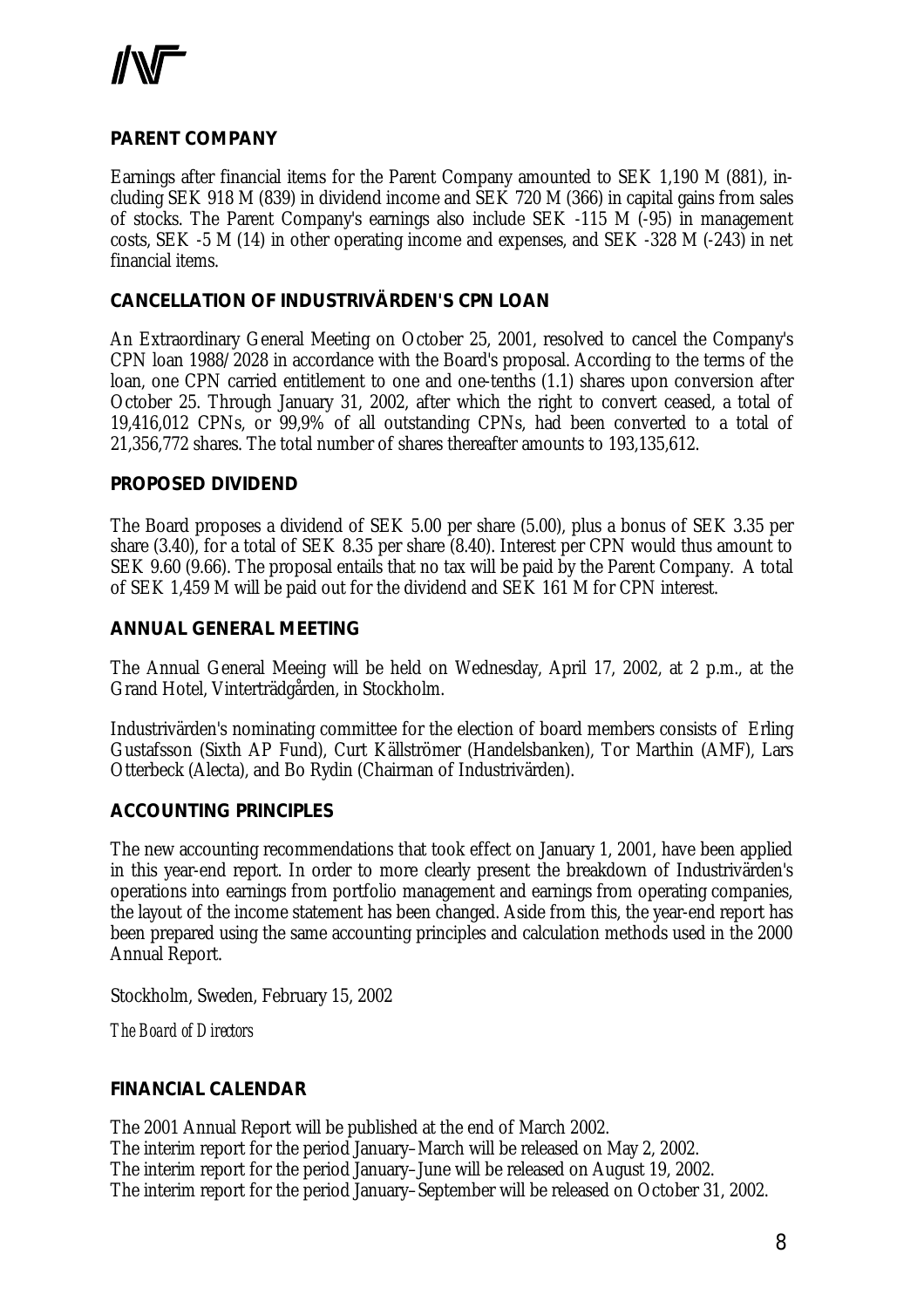l

#### **Industrivärden Consolidated Income Statement**

| <b>SEK M</b>                                        | 2001<br>Oct.-Dec. | 2000<br>Oct.-Dec. | 2001<br>Jan.-Dec. | 2000<br>Jan.-Dec. |
|-----------------------------------------------------|-------------------|-------------------|-------------------|-------------------|
|                                                     |                   |                   |                   |                   |
| PORTFOLIO MANAGEMENT<br>Dividend income from stocks | 6                 | 4                 | 918               | 839               |
| Result of sales of listed stocks                    | 239               | $\overline{2}$    | 713               | 456               |
| Result of sales of other stocks                     |                   | $-94$             | $-69$             | $-90$             |
|                                                     | -5                | $\overline{0}$    | $-13$             | 14                |
| Other income and expenses <sup>8</sup>              |                   |                   |                   |                   |
| Earnings from portfolio management                  | 240               | $-88$             | 1,549             | 1,219             |
| OPERATING COMPANIES                                 |                   |                   |                   |                   |
| Net sales                                           | 1,601             | 1,298             | 5,981             | 4,540             |
| Cost of goods sold                                  | $-1,068$          | $-872$            | $-3,999$          | $-2,998$          |
| Development costs                                   | $-19$             | $-17$             | $-63$             | $-63$             |
| Selling costs                                       | $-280$            | $-194$            | $-1,023$          | $-723$            |
| Administrative costs                                | $-111$            | -83               | $-438$            | $-326$            |
| Other operating income and expenses <sup>8</sup>    | 6                 | 15                | 27                | 69                |
| Earnings from operating companies                   | 129               | 147               | 485               | 499               |
| <b>Management costs</b>                             | $-35$             | $-40$             | $-115$            | $-95$             |
| <b>Operating earnings</b>                           | 334               | 19                | 1,919             | 1,623             |
| Interest income                                     | 14                | 14                | 48                | 91                |
| Interest expenses (excl. CPN interest)              | $-102$            | -89               | $-385$            | $-307$            |
| Other financial items                               | $-22$             | $-19$             | $-72$             | $-43$             |
| Earnings after financial items                      | 224               | $-75$             | 1,510             | 1,364             |
| <b>CPN</b> interest                                 | $-20$             | $-83$             | $-161$            | $-192$            |
| Earnings before taxes                               | 204               | $-158$            | 1,349             | 1,172             |
| Tax on earnings for the year                        | $-11$             | 58                | $-126$            | $-143$            |
| Minority share in net earnings for the year         | $-2$              |                   |                   |                   |
| Net earnings for the year                           | 191               | $-100$            | 1,223             | 1,029             |
| Depreciation included in operating earnings         | $-47$             | $-32$             | $-173$            | $-127$            |
| Net earnings per share, SEK <sup>9</sup>            | 1,09              | $-0,09$           | 7,17              | 6,32              |

<sup>&</sup>lt;sup>8</sup>The figure for 2000 includes the repayment of surplus funds from Alecta, formerly SPP, totaling SEK 14 M for portfolio management and SEK 50 M for operating companies.

<sup>9</sup> Earnings after tax, excluding CPN interest, divided by 193,135,612 shares, after conversion of all CPNs to stock. Earnings per share in 2000 amounted to SEK 6.38, based on 191,206,984 shares and CPNs.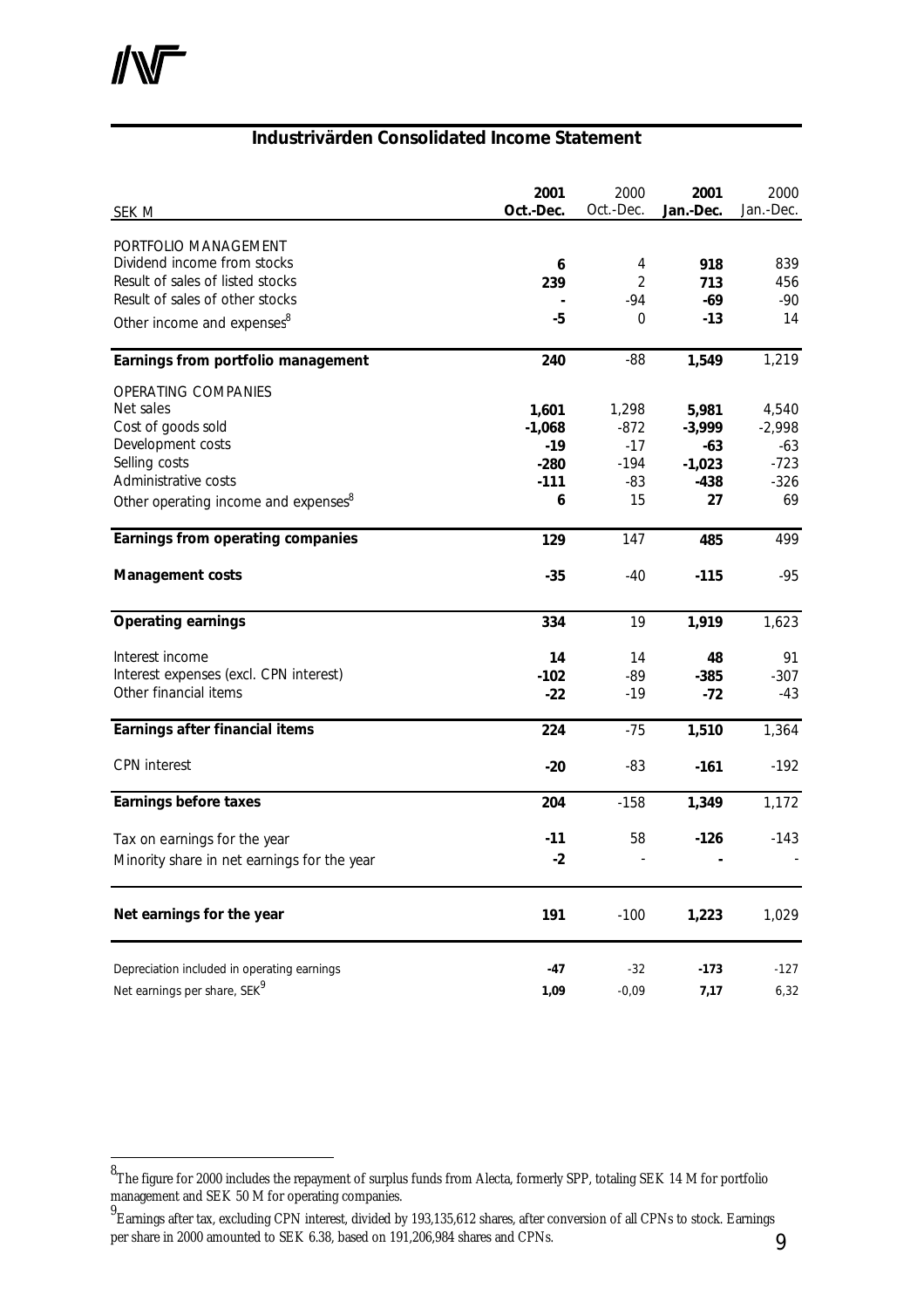### **Breakdown by Business Unit**

Net sales

| SEK M                      | 2001<br>Oct.-Dec. | 2000<br>Oct.-Dec. | 2001<br>Jan.-Dec. | 2000<br>Jan.-Dec. |
|----------------------------|-------------------|-------------------|-------------------|-------------------|
| Indutrade                  | 796               | 505               | 3,109             | 1.919             |
| Besam                      | 585               | 621               | 2,108             | 1,977             |
| Isaberg Rapid              | 220               | 171               | 763               | 642               |
| Other, net                 | 0                 |                   |                   |                   |
| Total, operating companies | 1,601             | 1.298             | 5,981             | 4,540             |

Earnings after financial items

|                                        | 2001      | 2000           | 2001      | 2000      |
|----------------------------------------|-----------|----------------|-----------|-----------|
| SEK M                                  | Oct.-Dec. | Oct.-Dec.      | Jan.-Dec. | Jan.-Dec. |
| Portfolio management <sup>10, 11</sup> | 116       | $-206$         | 1,104     | 881       |
| Indutrade                              | 36        | 29             | 176       | 150       |
| Besam                                  | 73        | 83             | 201       | 212       |
| Isaberg Rapid                          | 0         | 15             | 28        | 59        |
| Other, net <sup>11</sup>               | $-1$      | $\overline{4}$ |           | 62        |
| Total, operating companies             | 108       | 131            | 406       | 483       |
|                                        | 224       | $-75$          | 1,510     | 1,364     |

#### **Result of Sales of Listed Stocks**

| SEK M            |       |     |  |
|------------------|-------|-----|--|
| October-December |       |     |  |
| Pharmacia        | 133   |     |  |
| Sandvik          | 89    |     |  |
| SCA              | 31    |     |  |
| Other            | $-14$ | 239 |  |
| January-December |       |     |  |
| Handelsbanken    | 235   |     |  |
| Skanska          | 219   |     |  |
| Pharmacia        | 133   |     |  |
| Sandvik          | 89    |     |  |
| Eniro            | 57    |     |  |
| SCA              | 31    |     |  |
| Other            | $-51$ | 713 |  |
|                  |       |     |  |

<sup>10&</sup>lt;br>Parent Company and other portfolio management companies.

<sup>&</sup>lt;sup>11</sup>The figure for 2000 includes the repayment of surplus funds from Alecta, formerly SPP, totaling SEK 14 M for portfolio management and SEK 50 M for operating companies.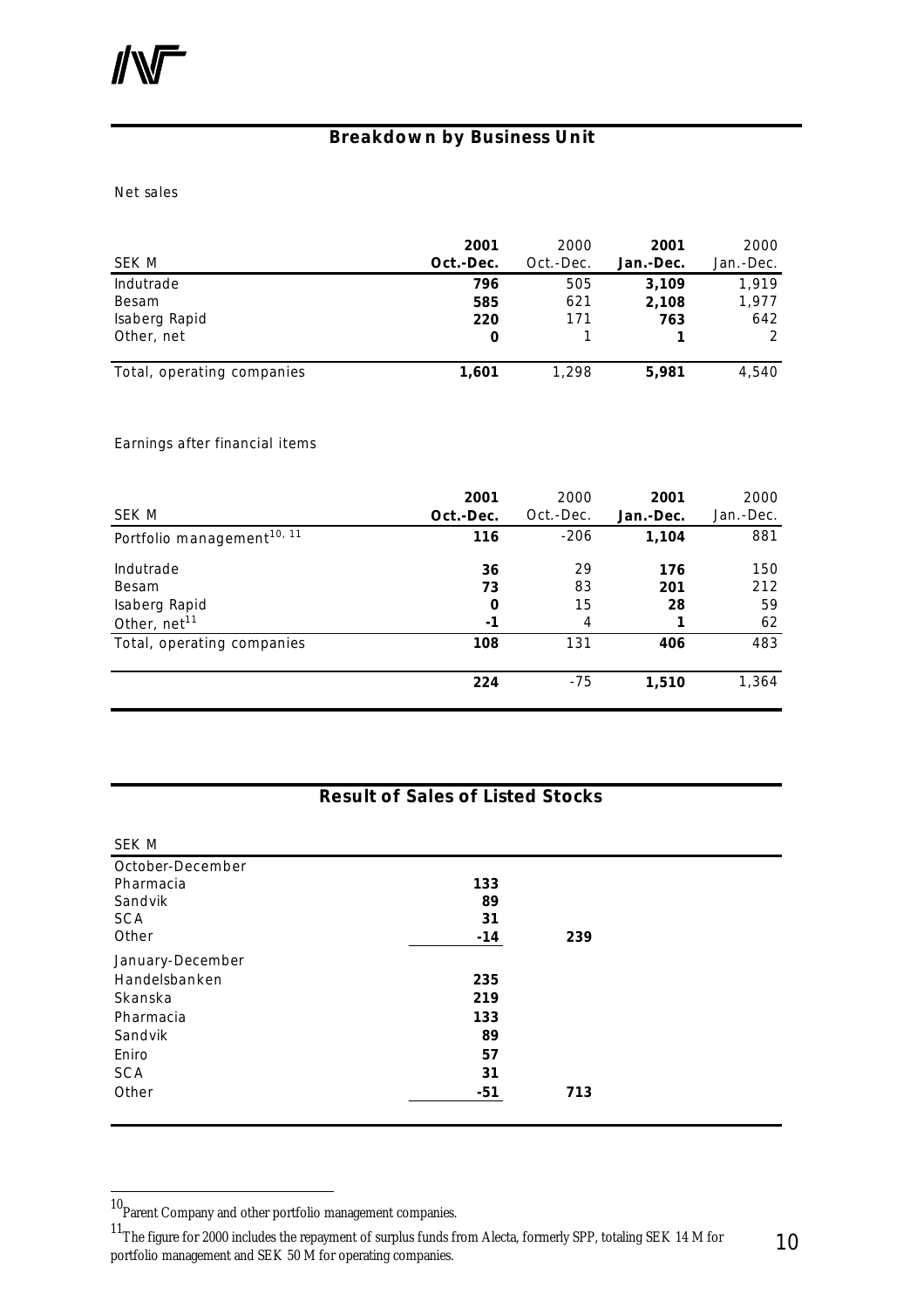

# **Industrivärden Consolidated Balance Sheet**

| <b>SEK M</b>                                 | Dec. 31<br>2001 | Dec. 31<br>2000 |
|----------------------------------------------|-----------------|-----------------|
|                                              |                 |                 |
| Intangible assets                            | 252             | 82              |
| Tangible assets                              | 713             | 591             |
| Shares and participations                    | 17,621          | 18,285          |
| Other financial assets                       | 147             | 210             |
| Inventories                                  | 1,027           | 711             |
| Accounts receivable, trade                   | 1,100           | 916             |
| Other current assets                         | 214             | 208             |
| Liquid assets                                | 1,034           | 473             |
| <b>Total assets</b>                          | 22,108          | 21,476          |
| Shareholders' equity                         | 13,355          | 13,504          |
| CPN-loans                                    | 398             | 447             |
| Provisions                                   | 361             | 297             |
| Long-term liabilities, interest-bearing      | 3,668           | 3,521           |
| Long-term liabilities, noninterest-bearing   | 12              |                 |
| Current liabilities, noninterest-bearing     | 1,416           | 1,164           |
| Current liabilities, interest-bearing        | 2,898           | 2,543           |
| Total shareholders' equity and liabilities   | 22,108          | 21,476          |
| Visible equity ratio, percent                | 62              | 65              |
| Adjusted equity ratio, percent <sup>12</sup> | 82              | 87              |

### Change in shareholders' equity entity and the Unrestricted Total share-

|                                                    | Capital  | Restricted | shareholders' | holders' |
|----------------------------------------------------|----------|------------|---------------|----------|
| <b>SEK M</b>                                       | stock    | reserves   | capital       | equity   |
| Opening shareholders' equity according to adopted  |          |            |               |          |
| balance sheet as per December 31, 2000             | 859      | 928        | 11,715        | 13,502   |
| Effect of new accounting principles                |          |            | 2             | 2        |
| Opening sharehldr eq. according to adj. bal. sheet | 859      | 928        | 11,717        | 13,504   |
| Dividend to shareholders                           |          |            | $-1,442$      | $-1,442$ |
| Conversion of CPNs                                 | 12       | 37         |               | 49       |
| Transfers between unrestricted and                 |          |            |               |          |
| restricted shareholders' equity                    |          | $-4$       | 4             |          |
| <b>Translation differences</b>                     |          | 6          | 15            | 21       |
| Net earnings for the year                          |          |            | 1,223         | 1,223    |
| December 31, 2001                                  | 871      | 967        | 11,517        | 13,355   |
| Opening shareholders' equity according to adopted  |          |            |               |          |
| balance sheet as per December 31, 1999             | 859      | 927        | 11,739        | 13,525   |
| Effect of new accounting principles                |          |            | $\mathbf 0$   | 0        |
| Opening sharehldr eq. according to adj. bal. sheet | 859      | 927        | 11,739        | 13,525   |
| Dividend to shareholders                           |          |            | $-1,064$      | $-1,064$ |
| Conversion of CPNs                                 | $\Omega$ | 1          |               |          |
| Transfers between unrestricted and                 |          |            |               |          |
| restricted shareholders' equity                    |          | -6         | 6             |          |
| <b>Translation differences</b>                     |          | 6          | 7             | 13       |
| Net earnings for the year                          |          |            | 1,029         | 1,029    |
| December 31, 2000                                  | 859      | 928        | 11,717        | 13,504   |

<sup>12&</sup>lt;br>Includes surplus values of listed stocks.